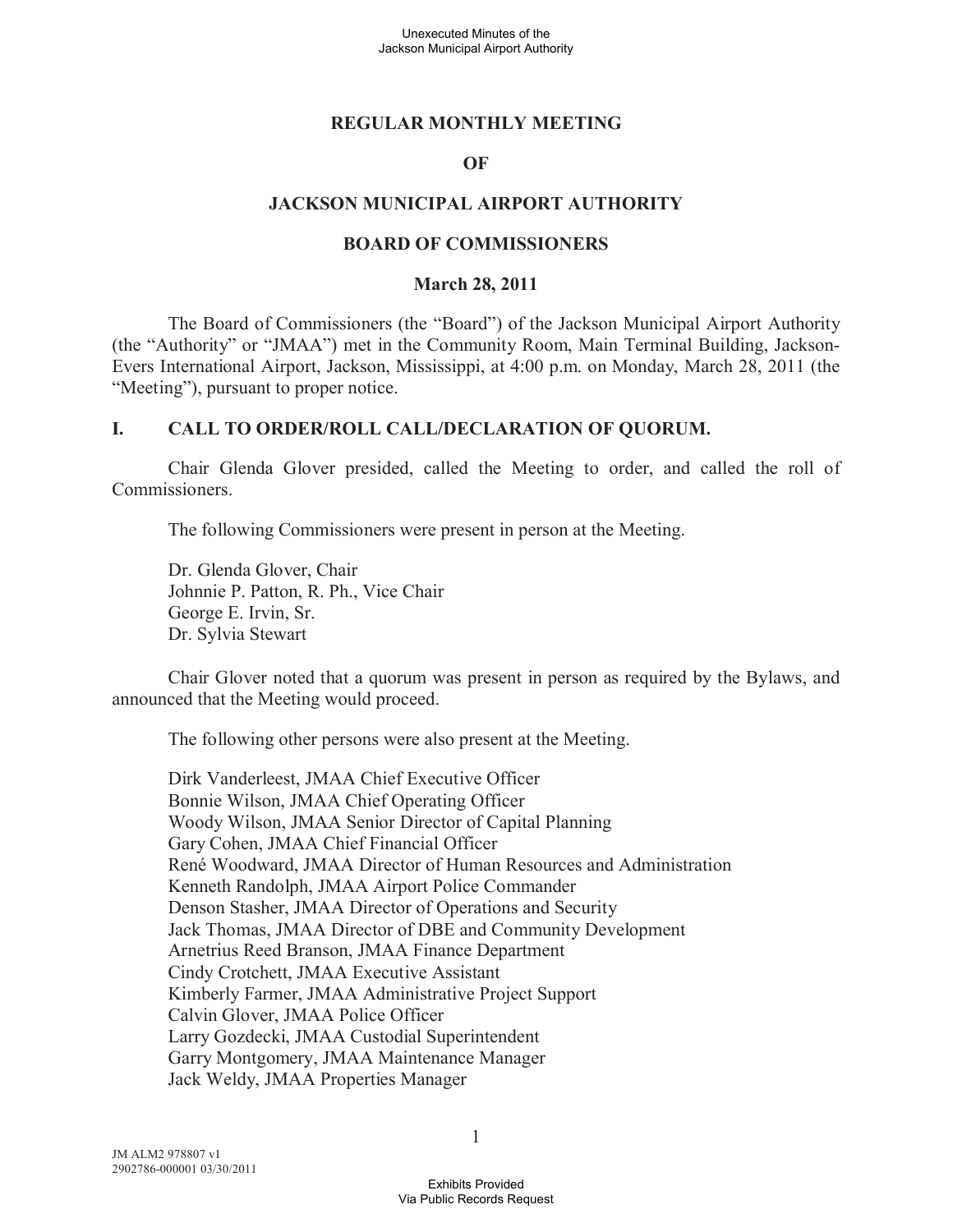Jeff Wagner, Baker Donelson Bearman Caldwell & Berkowitz Alex Martin, Baker Donelson Bearman Caldwell & Berkowitz Jamil Thomas, student

# **II. APPROVAL AND EXECUTION OF MINUTES.**

# **A. Special Meeting of the Board of Commissioners, February 28, 2011.**

# **B. Regular Monthly Meeting of the Board of Commissioners, February 28, 2011.**

### **C. Work Session of the Board of Commissioners, March 24, 2011.**

After discussion, upon motion duly made by Commissioner Stewart, seconded by Commissioner Irvin, and unanimously approved by the affirmative votes of all Commissioners present, the minutes described above were approved as presented and directed to be filed in the appropriate minute book and records of the Authority.

### **III. PUBLIC COMMENTS.**

None.

# **IV. REPORTS.**

# **A. Chief Executive Officer.**

- 1. Airport Project Manager Summary, Period Ending February 28, 2011.
- 2. Airport Activity Statistics Report, Period Ending February 28, 2011.

Mr. Vanderleest directed the Board's attention to the Airport Project Manager Summary and the Airport Activity Statistics Report as found in the packet distributed to the Board prior to the Meeting (the "Packet"), and discussed these reports with the Board. A copy of the Packet is attached as an exhibit to the minutes of the Meeting.

- 3. Employee and Organizational Recognitions.
	- a. Employee of the Month, March 2011: Calvin Glover, Certified Police Officer, Department of Public Safety.

Mr. Vanderleest recognized and commended Mr. Glover for being named Employee of the Month for March 2011.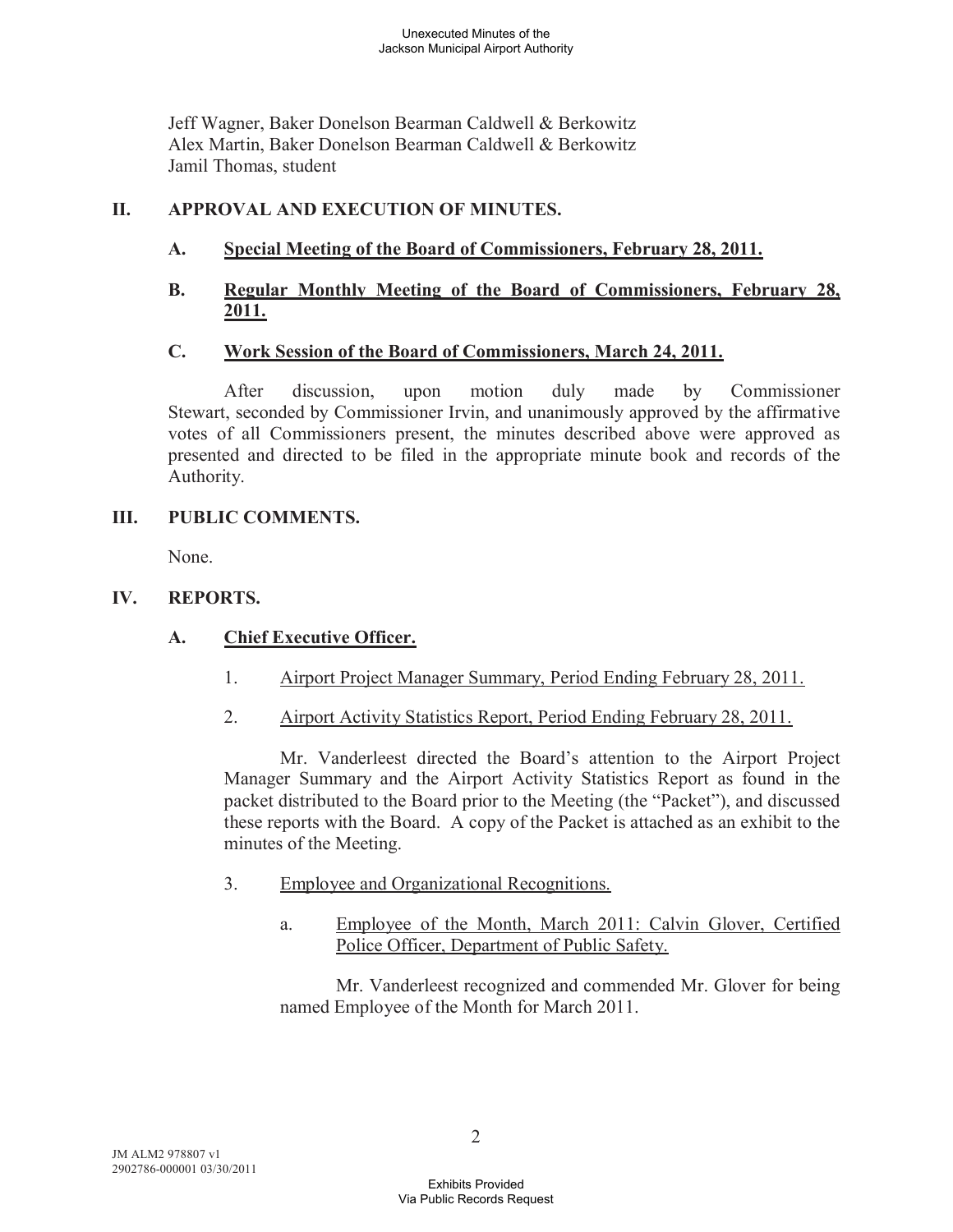- 4. Professional Development Recognitions.
	- a. Shawn Hanks, Information Technology & Telecommunications Specialist, Department of Human Resources & Administration.
		- (1) Basic Supervisory Course, Awarded by Mississippi State Personnel Board.

Mr. Vanderleest said that Mr. Hanks was not in attendance today, so he would be recognized at a later Board meeting.

- b. Larry Gozdecki, Custodial Superintendent, Department of Maintenance.
	- (1) Certificate of Completion, Levels I, II & III ATSI, Sponsored by AAAE Airport Training & Safety Institute.

Mr. Vanderleest recognized and commended Mr. Gozdecki for receiving a Certificate of Completion for Levels I, II and III ATSI, as sponsored by AAAE Airport Training & Safety Institute.

### 5. Professional Recognitions.

a. Jackson Municipal Airport Authority: American Association of Airport Executives 2010 Excellence Award for Airport Training.

Mr. Vanderleest informed the Board that the Authority had been awarded an ANTN Digicast Excellence in Airport Training award for training completed during calendar year 2010 by the AAAE. Mr. Vanderleest distributed to the Board a press release announcing the award, a copy of which is attached as an exhibit to the minutes of the Meeting.

b. Jackson Municipal Airport Authority: Minority Contractors Association 2011 Supporting Business Award.

Mr. Vanderleest said that JMAA had received the 2011 Supporting Business Award, as sponsored by the Minority Contractors Association of Mississippi, Inc.

### **B. Attorney.**

Mr. Wagner said he had nothing to report at this time.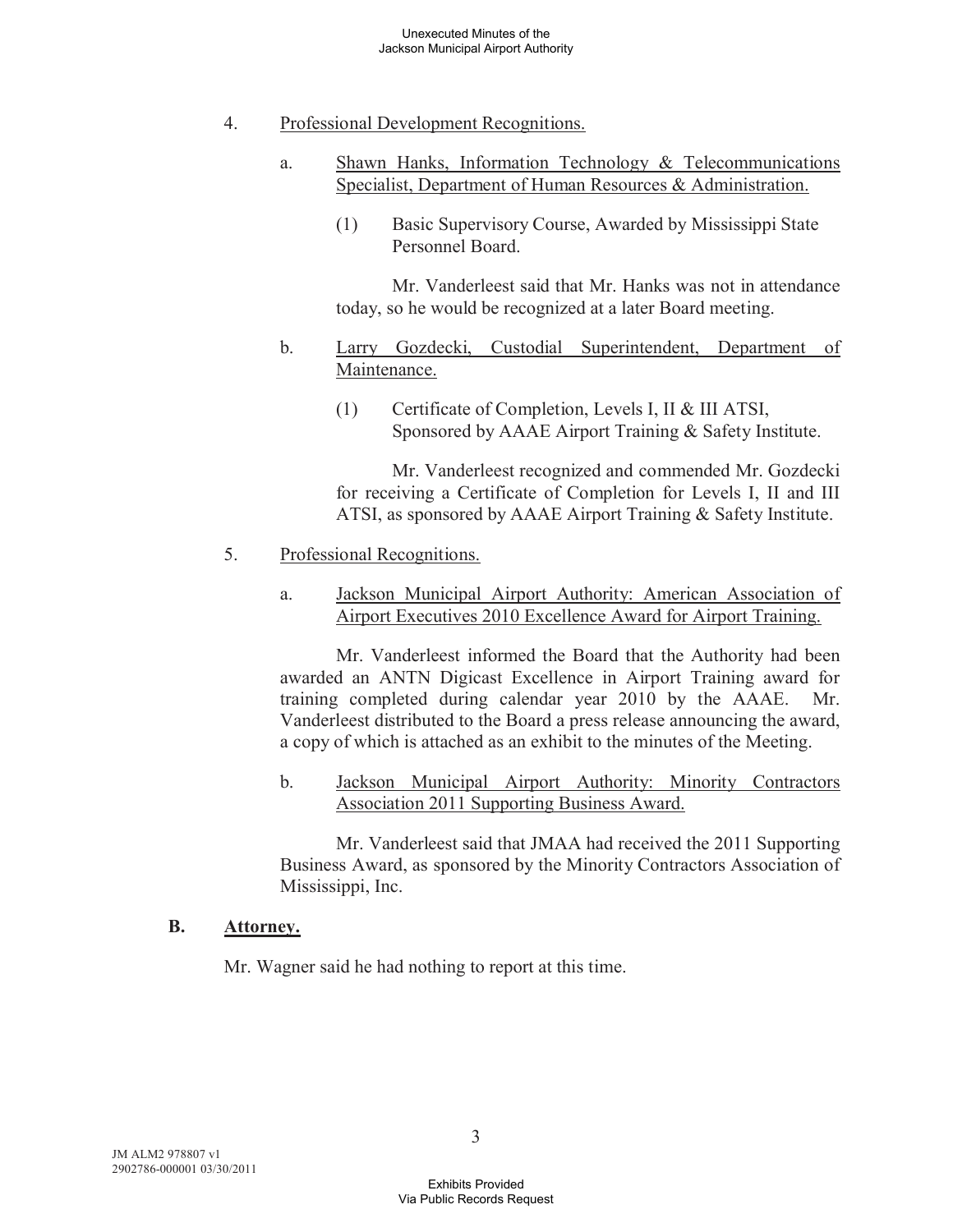### **V. ACTION ITEMS.**

# **A. Financial Matters.**

- 1. Financial Reports for February 2011.
	- a. Balance Sheet: Accept.
	- b. Income Statement: Accept.
	- c. Claims Docket for February 2011: Approve.

Mr. Vanderleest directed the Board's attention to the above financial reports for February 2011 and the Claims Docket for February 2011, all of which were included in the Packet.

After discussion, upon motion duly made by Commissioner Stewart, seconded by Commissioner Patton, and unanimously approved by the affirmative votes of all Commissioners present, the Board adopted the following resolution.

# **RESOLUTION ACCEPTING FINANCIAL REPORTS FOR FEBRUARY 2011 AND APPROVING AND AUTHORIZING PAYMENT OF CLAIMS DOCKET FOR FEBRUARY 2011**

**WHEREAS**, the Board of Commissioners (the "Board") of the Jackson Municipal Airport Authority (the "Authority") has reviewed and considered (i) certain financial statements for the Authority for the month and period ending February 28, 2011 (the "Financial Reports"), and (ii) the Claims Docket of the Authority for the month of February 2011 (the "Claims"), both the Financial Reports and the Claims being (i) included in the packet distributed to the Board prior to the March 28, 2011, Regular Monthly Meeting of the Board, and (ii) incorporated herein by reference;

**NOW, THEREFORE, BE IT RESOLVED**, the Board hereby (i) accepts the Financial Reports and (ii) approves and authorizes payment of the Claims in the total amount of \$1,878,853.03.

### **B. Service Agreements.**

- 1. Appraisal Study of Leasehold Interest of Jim Hankins Air Service, HKS: Authorize Agreement and Approve Appraisal.
- 2. Denbury Onshore, LLC, JEIA: Authorize Permit to Allow Additional 2-D Geophysical Survey in Conjunction with Previous Survey.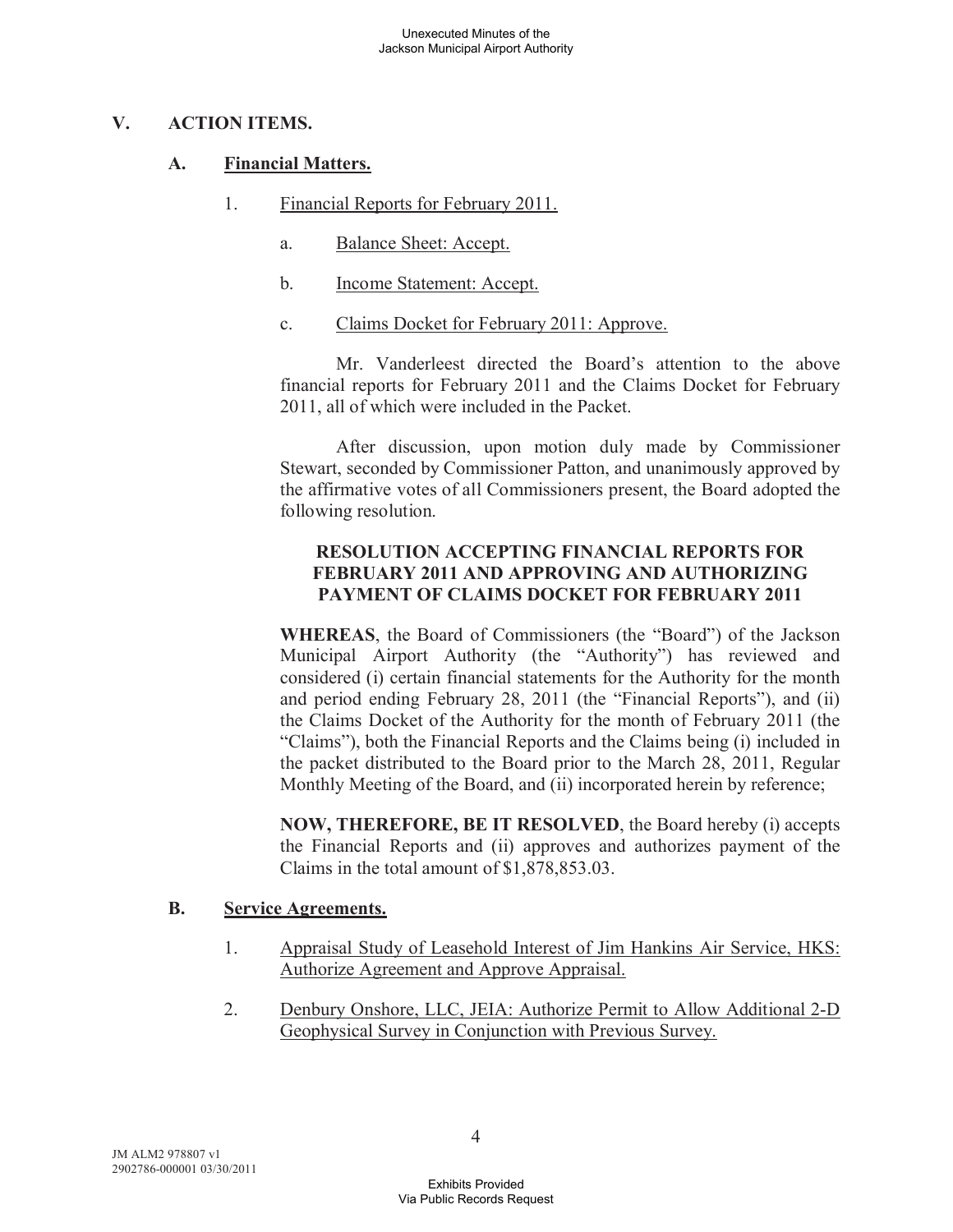- 3. Professional Services Agreement with The Boyd Group: Approve Agreement.
- 4. Service Agreement with Professional Dispatch Management: Approve Agreement.

Mr. Vanderleest directed the Board's attention to the memoranda in the Packet which described these matters, and discussed these matters with the Board.

After discussion, upon motion duly made by Commissioner Stewart, seconded by Commissioner Irvin, and unanimously approved by the affirmative votes of all Commissioners present, the Board adopted the following resolution.

# **RESOLUTION APPROVING AND AUTHORIZING CERTAIN ACTIONS WITH RESPECT TO CERTAIN SERVICE AGREEMENTS**

**WHEREAS**, the staff of the Jackson Municipal Airport Authority (the "Authority") has recommended that the Board of Commissioners of the Authority (the "Board") approve and authorize certain actions with respect to certain service agreements identified below, all as more particularly described in certain memoranda (i) included in the packet distributed to the Board prior to the March 28, 2011, Regular Monthly Meeting of the Board, and (ii) incorporated herein by reference (separately, each a "Memorandum;" collectively, the "Memoranda"); and

**WHEREAS**, the Board has reviewed the Memoranda and considered the recommendations therein by the staff of the Authority;

**NOW, THEREFORE, BE IT RESOLVED**, the Board hereby determines that it would be in the best interests of and in furtherance of the duties and responsibilities of the Authority to, and the Board hereby does, take the following actions:

- 1. The Board approves and authorizes negotiation and execution of an agreement for certain professional services with Aviation Management Consulting Group to conduct an appraisal of the leasehold interest for the facilities leased by Jim Hankins Air Service Inc. at Hawkins Field (the "AMCG Agreement"), the AMCG Agreement to be in such form and to contain such terms and conditions consistent with the Memorandum dated March 7, 2011, which describes this matter, as may be deemed appropriate by the Chief Executive Officer of the Authority, as evidenced by his execution thereof.
- 2. The Board approves and authorizes negotiation and execution of an agreement with Denbury Onshore, LLC ("Denbury"), whereby Denbury would perform a 2-D geophysical survey of certain areas at Jackson-Evers International Airport (the "Denbury Agreement"), the Denbury Agreement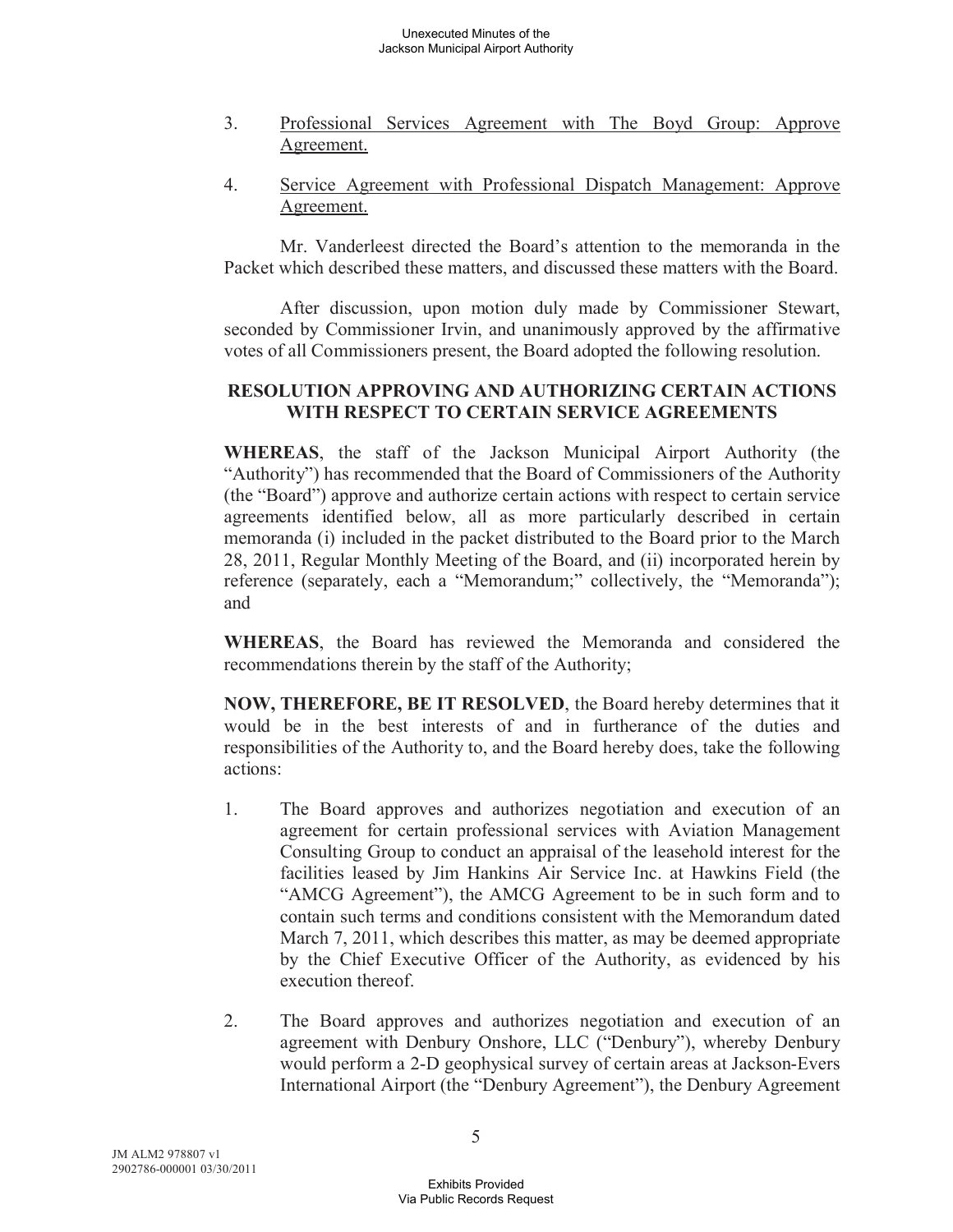to be in such form and to contain such terms and conditions consistent with the Memorandum dated March 10, 2011, which describes this matter, as may be deemed appropriate by the Chief Executive Officer of the Authority, as evidenced by his execution thereof.

- 3. The Board approves and authorizes negotiation and execution of a professional services agreement with The Boyd Group for professional services in connection with air service development issues at Jackson-Evers International Airport (the "Boyd Agreement"), the Boyd Agreement to be in such form and to contain such terms and conditions consistent with the Memorandum dated March 17, 2011, which describes this matter, as may be deemed appropriate by the Chief Executive Officer of the Authority, as evidenced by his execution thereof.
- 4. The Board approves and authorizes negotiation and execution of an agreement with Professional Dispatch Management ("PDM"), whereby PDM would conduct a 40-hour Basic Certification for Dispatchers training course for eligible Authority employees (the "PDM Agreement"), the PDM Agreement to be in such form and to contain such terms and conditions consistent with the Memorandum dated March 8, 2011, which describes this matter, as may be deemed appropriate by the Chief Executive Officer of the Authority, as evidenced by his execution thereof.

### **C. Construction Projects.**

No action or discussion took place at the Meeting regarding construction projects.

#### **D. Procurements.**

No action or discussion took place at the Meeting regarding procurements.

#### **E. Grants.**

No action or discussion took place at the Meeting regarding grants.

#### **F. Other Matters.**

- 1. State of Mississippi, DFA Office of Air Transport Services, Ground Lease, JEIA: Approve Amendment.
- 2. Airport Service Quality (ASQ)-North America Forum: Authorize Staff Participation and Travel.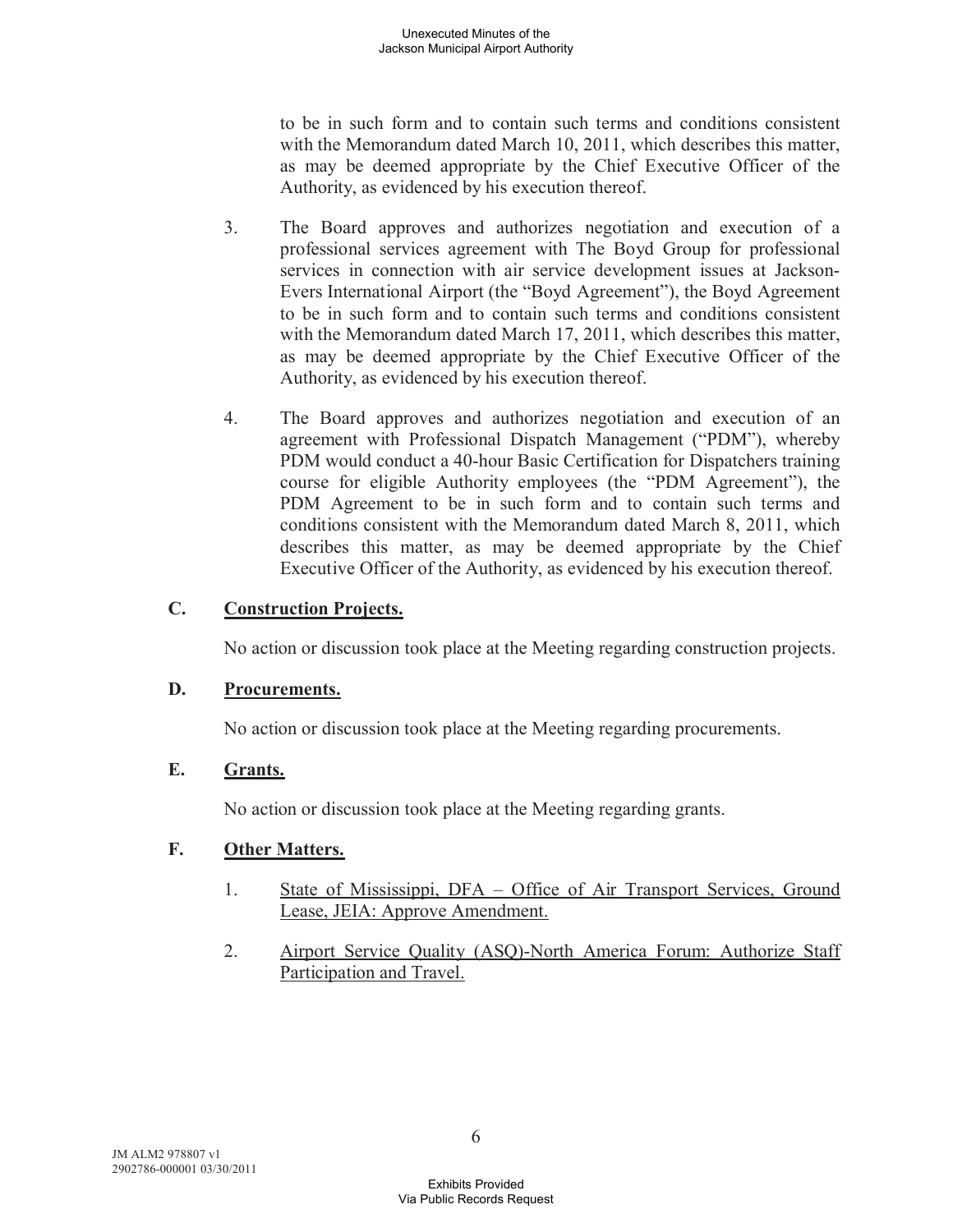3. Airport Security and Access Control Systems (ACS), Improvements Project, JEIA.

Mr. Vanderleest directed the Board's attention to the memorandum in the Packet which described these matters, and discussed these matters with the Board.

After discussion, upon motion duly made by Commissioner Irvin, seconded by Commissioner Stewart, and unanimously approved by the affirmative votes of all Commissioners present, the Board adopted the following resolution.

### **RESOLUTION APPROVING AND AUTHORIZING CERTAIN ACTIONS WITH RESPECT TO CERTAIN MATTERS**

**WHEREAS**, the staff of the Jackson Municipal Airport Authority (the "Authority") has recommended that the Board of Commissioners of the Authority (the "Board") approve and authorize certain actions with respect to certain matters identified below, all as more particularly described in certain memoranda (i) included in the packet distributed to the Board prior to the March 28, 2011, Regular Monthly Meeting of the Board, and (ii) incorporated herein by reference (separately, each a "Memorandum;" collectively, the "Memoranda"); and

**WHEREAS**, the Board has reviewed the Memoranda and considered the recommendations therein by the staff of the Authority;

**NOW, THEREFORE, BE IT RESOLVED**, the Board hereby determines that it would be in the best interests of and in furtherance of the duties and responsibilities of the Authority to, and the Board hereby does, take the following actions:

- 1. The Board approves and authorizes negotiation and execution of a one year extension to the existing lease agreement with the State of Mississippi Department of Finance and Administration – Office of Air Transport Services (the "State"), whereby the State would continue to lease approximately 12,500 square feet of land along the west side of South Hangar Drive at Jackson-Evers International Airport at the same rental rate and subject to the same terms currently in effect (the "DFA Lease"), the DFA Lease to be in such form and to contain such terms and conditions consistent with the Memorandum dated March 4, 2011, which describes this matter, as may be deemed appropriate by the Chief Executive Officer, as evidenced by his execution thereof.
- 2. The Board authorizes and approves reimbursement of reasonable travel, lodging, food and related expenses for Ms René Woodward, Director of Human Resources and Administration for the Authority, to participate in the Airport Service Quality (ASQ) – North America Forum, to be held in